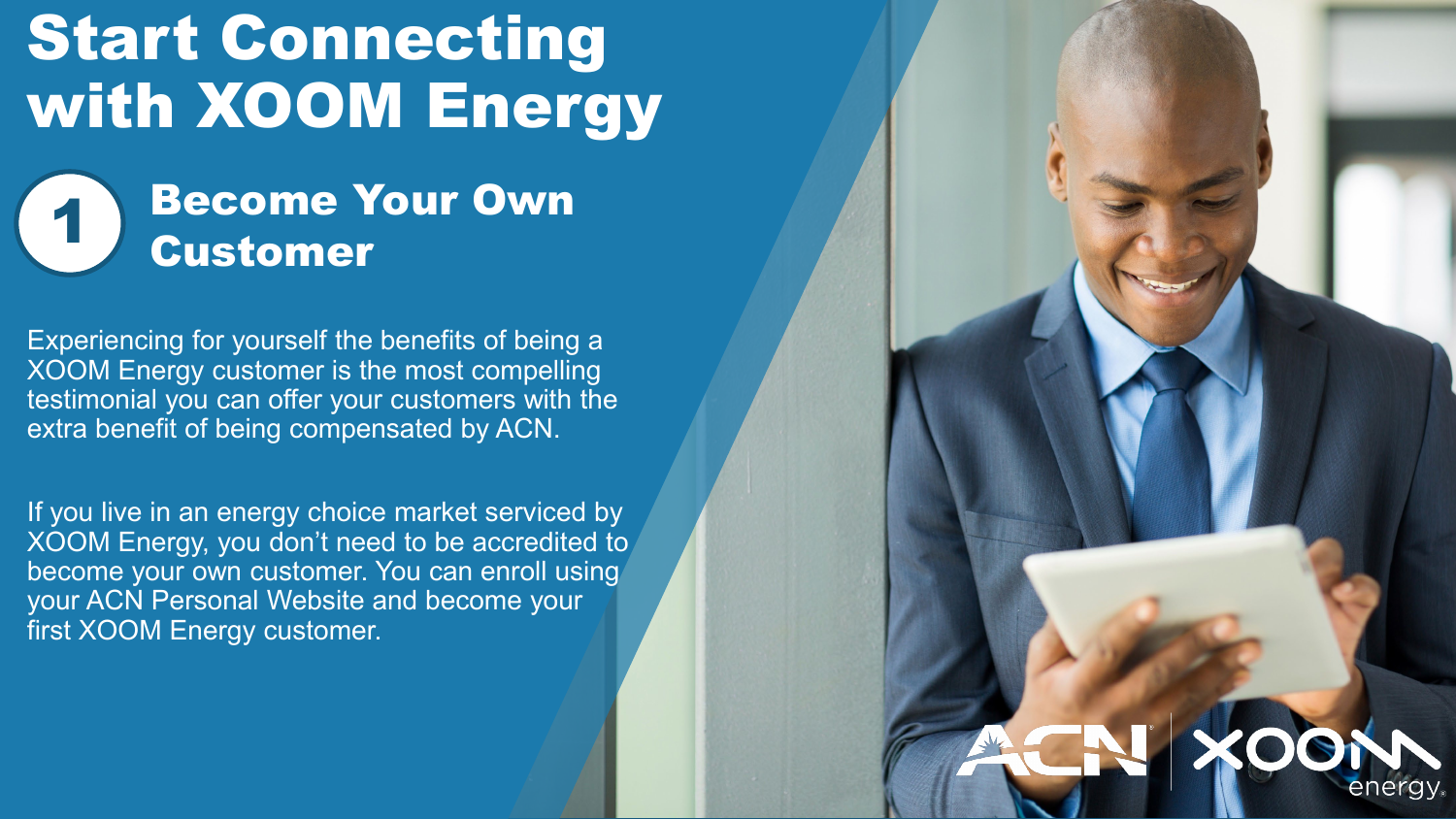# Start Connecting with XOOM Energy



To start referring your customers to XOOM Energy you will need to complete the XOOM Energy Accreditation Training by visiting **acn.xoomenergyhub.com/en/accreditation**.

Once you complete this training, you'll take a short Accreditation Questionnaire. Then, you'll agree to all terms within the XOOM Energy Code of Conduct. Finally, if you plan to refer customers in Delaware, New York, Rhode Island, or Ohio, you'll need to create a XOOM Energy badge, which you can do during the accreditation process.